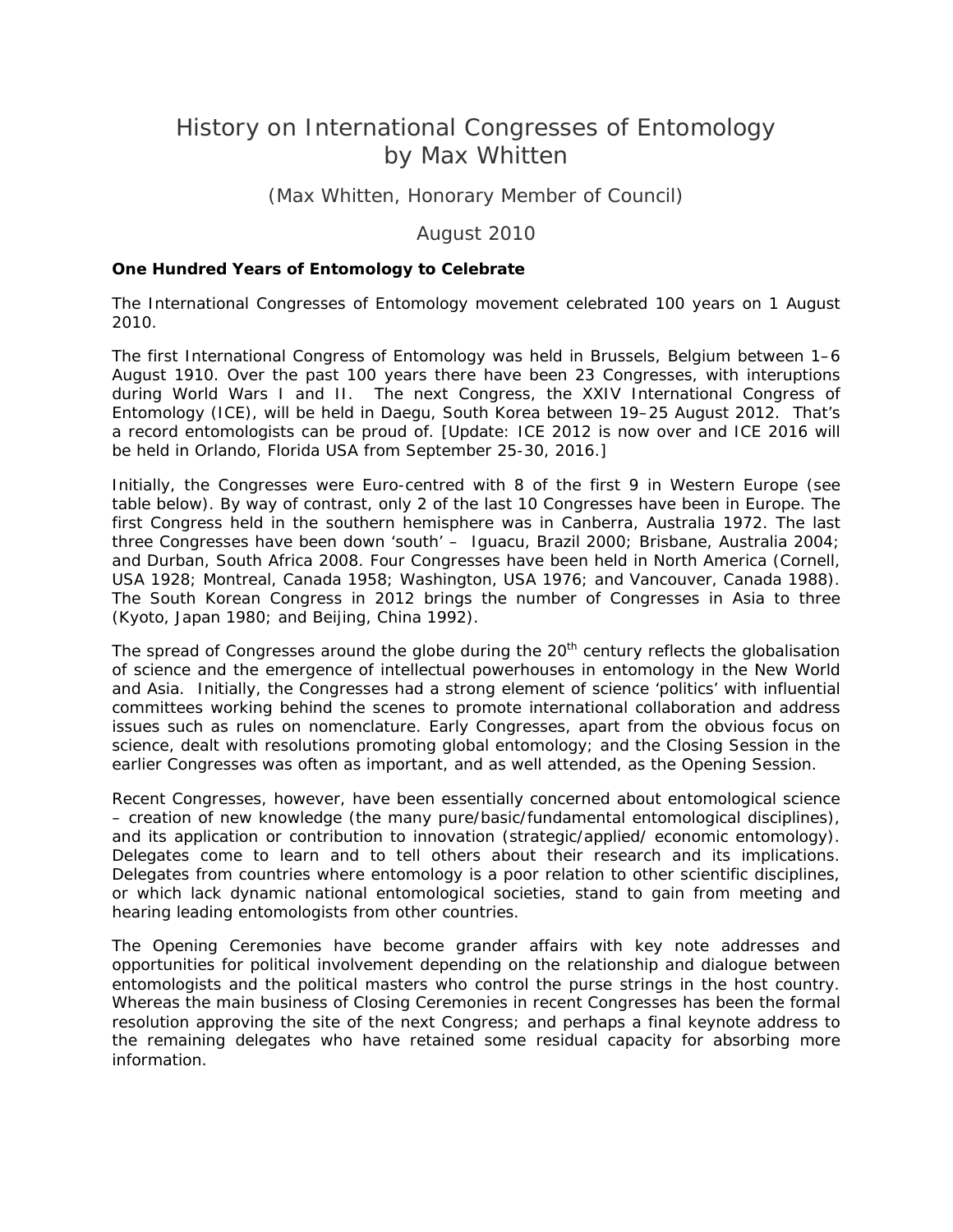The ongoing success of the ICE's, spanning the  $20<sup>th</sup>$  century, is cause for great celebration by the world's entomologists. Without doubt the Daegu Congress will continue the fine tradition of attracting thousands of pure and applied entomologists, covering every aspect of the discipline, and hailing from every corner of the globe.

In Daegu, the opportunity will present itself for old colleagues to share recollections and for new associations to be forged which will ensure the the ICEs will continue to play a key role in promoting the discipline and providing benefits to all fields of human endeavour for generations to come.

A Congress of Entomology in South Korea also offers a fine opportunity to strengthen ties between entomologists from Asian nations where food security and biodiversity conservation are such major challenges.

## **The Setting for Modern Congresses of Entomology**

The highly successful XVIII Congress in Vancouver, 1988, was the last Congress to be managed by an army of volunteers (mainly students and staff from the University of British Columbia) under the able leadership of Secretary General, George Scudder. The Vancouver Congress used lecture theatres provided, mainly gratis, by the host institution. Many delegates to Vancouver will remember the huge central tent which became the heart and soul of the Vancouver Congress!

Since Vancouver, specialised conference facilities have been used, and professional conference managers engaged to facilitate the meetings. This has resulted in an escalation of registration fees. Clearly this trend is here to stay. What remains important, however, is that the scientific programs are developed and managed by dedicated entomologists mainly from the host country. The local Organising Committee draws upon the unpaid help of international colleagues; and is aided by the collective wisdom of the Council for Congresses of Entomology.

## **Role of "Permanent Committee" and Council**

Continuity and success of Congresses had been ensured from 1910 until the 1950's by a "Permanent Committee" comprising emminent entomologists. One entomologist stands out head and shoulders over others in achieving this positive outcome during the first 50 years - Karl Jordan (see below). He organised the first Congress in 1910 and remained a leading figure until the mid 1950's. In 1955, Jordan was made "Honorary Life President" in recognition of 45 years unstinting leadership.

With the retirement of Jordan, the Permanent Committee languished for some ten years. It was replaced by the current Council under the leadership of Doug Waterhouse, assisted by Rajinda Pal. They shaped the Constitution which was adopted in 1984 during the Hamburg, Germany Congress. The Council has served the Congresses well for the past 26 years. Waterhouse'scontribution was recognised at the Iguacu Congress in 2000 with his election as Honorary Chairman of Council. Current details of the Council, its constitution and membership can be found on the website for the Daegu Congress. From 1984 until 2004 the role played by Doug Waterhouse in providing continuity for Council was assumed by Max Whitten, Waterhouse's replacement as Chief of CSIRO's Division of Entomology. However, no one comes close to matching the contribution of Jordan; and the challenge is to find a replacement for him to ensure the continuing success of Congresses well into the  $21<sup>st</sup>$ Century.

## **The first International Congress of Entomology, Brussels, Belgium 1 – 6 August 1910**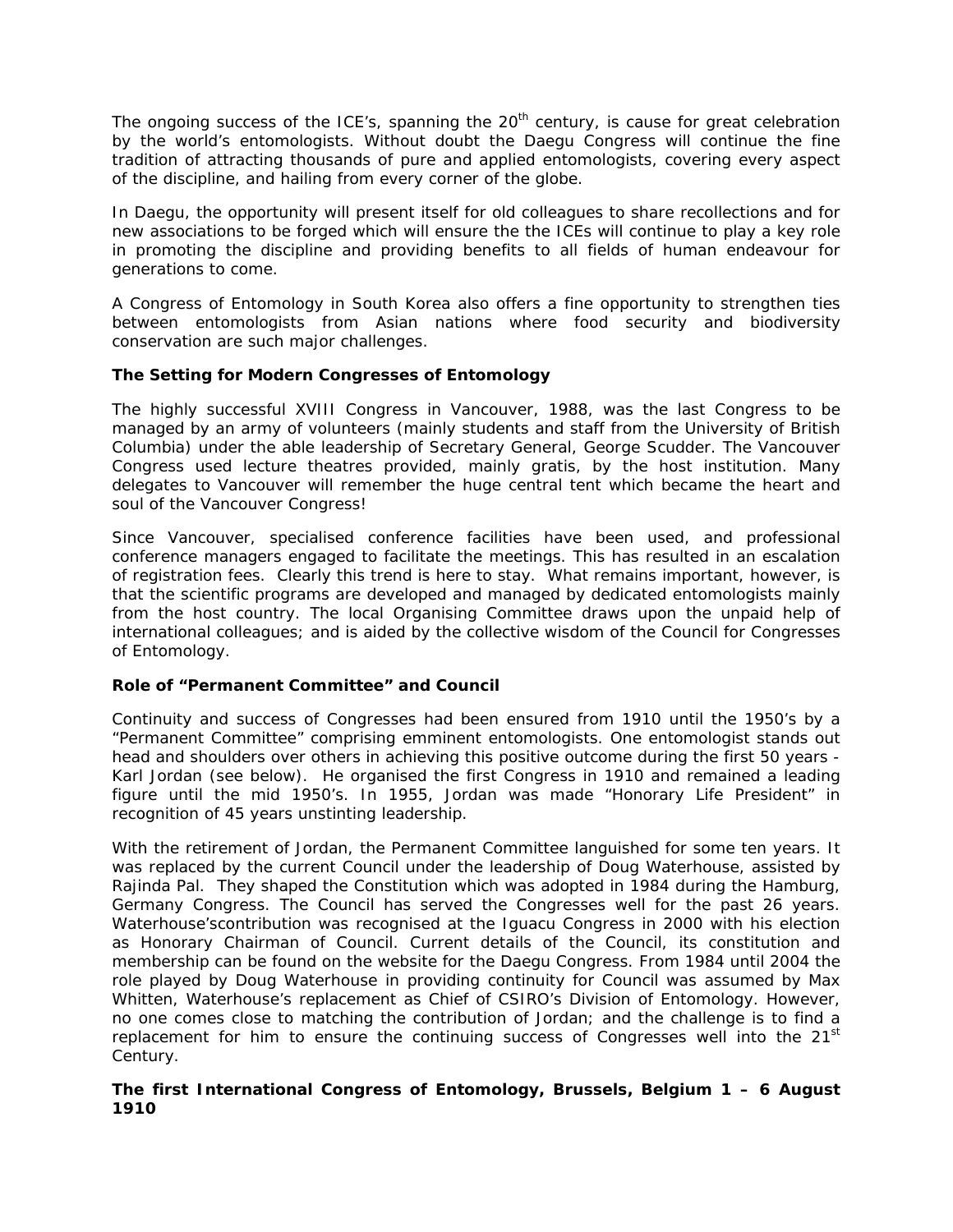The first Congress was inspired by German entomologist, Karl Jordan (1861 – 1959), a very famous lepidopterist whose memory has been immortalised and honoured by the prestigious Jordan Medal. Jordanspent his long professional life working as a curator at Lord Rothschild's personal museum at Tring, UK. Ernst Mayer (1955) described Jordan as "one of the great thinkers of our time". Jordan introduced many concepts pertaining to systematics and evolutionary biology. And this is reflected in the content of the early Congresses. [It was not until the IV Congress in Cornell, Ithaca, USA that applied entomology assumed some prominence under the influence of the distinguished and long lived American entomologist, Leland Howard (1857 – 1950).]

N.D. Riley (1955) asked Jordan what gave him the idea of international congresses. According to Riley, in the words of Jordan "*the idea of the usefulness of an association of some kind aiming at international collaboration amongst entomologists occurred to me in 1904 when I was in the Upper Engadine [Switzerland] with the Hon. Walter Rothschild collecting mainly Lepidoptera*".

Riley continues "*The seed, however, was certainly sown earlier. Around the turn of the century Dr Jordan had found it necessary to visit the Natural History Museums in Dublin, Paris, Brussels, Amsterdam, Berlin and Stettin and many of the large private collections on the continent. . . He had clearly become impressed with the degree of isolation of scientific men he met during his travels and in particular by the fact that hardly any of them were known personally to each other; the lingua franca and the universality of science that had characterised the middle ages had vanished and . . . scientist tended still to be competitive rather than co-operative and lacked in large measure the personal contacts that bring such rich rewards*". Jordan had been impressed by the Zoological Congresses in Cambridge (1895) and Berlin (1901) in terms of potential and limitations for bringing researchers into contact. He perceived an increasing cleavage between entomologists and zoologists (Riley 1955) and felt the time had come for entomologists to fly by themselves. This gave him the impression, according to Riley, that "if entomologists could get together amongst themselves" the discipline would prosper.

Between 1904 and 1909 a 'standing committee' was formed and it deliberated on what, when and where. Karl Jordan and G Severin (Brussels Museum) were key players in the Executive of this working group. The original plan "*was to form first an international association of entomologists which it was hoped would help to bring entomologists from all parts of the world into closer touch with one another. Secondly, this association when firmly established as to organise from time to time International Congresses following the pattern set by the zoologists*. " (Riley 1955).

What triggered Brussels as the venue, and 1910, was a World Fair in that city the same year. The Fair Committee advised Professor G Severin from the Brussels Museum that it was prepared to extend financial help and facilities of various kinds.

A brief and rather quaint 'anglo-oriented' account of the first Congress appeared in Nature (1910):

"*The first International Congress of Entomology was held at Brussels on August 1 - 6. The establishment of the congress was in great measure due to the initiative of Dr. Karl Jordan, of Tring [Lord Walter Rothschild's private museum], whose tact and energy have throughout contributed largely to the success of the undertaking. Having, in the first place, secured the support of leading entomologists in this country and abroad, Dr. Jordan organised, in the course of last year, a series of preliminary meetings in London, which were attended by Dr. Horn, of Berlin, M. Janet, of Paris, Prof. Poulton, F.R.S., of Oxford, and others, under the*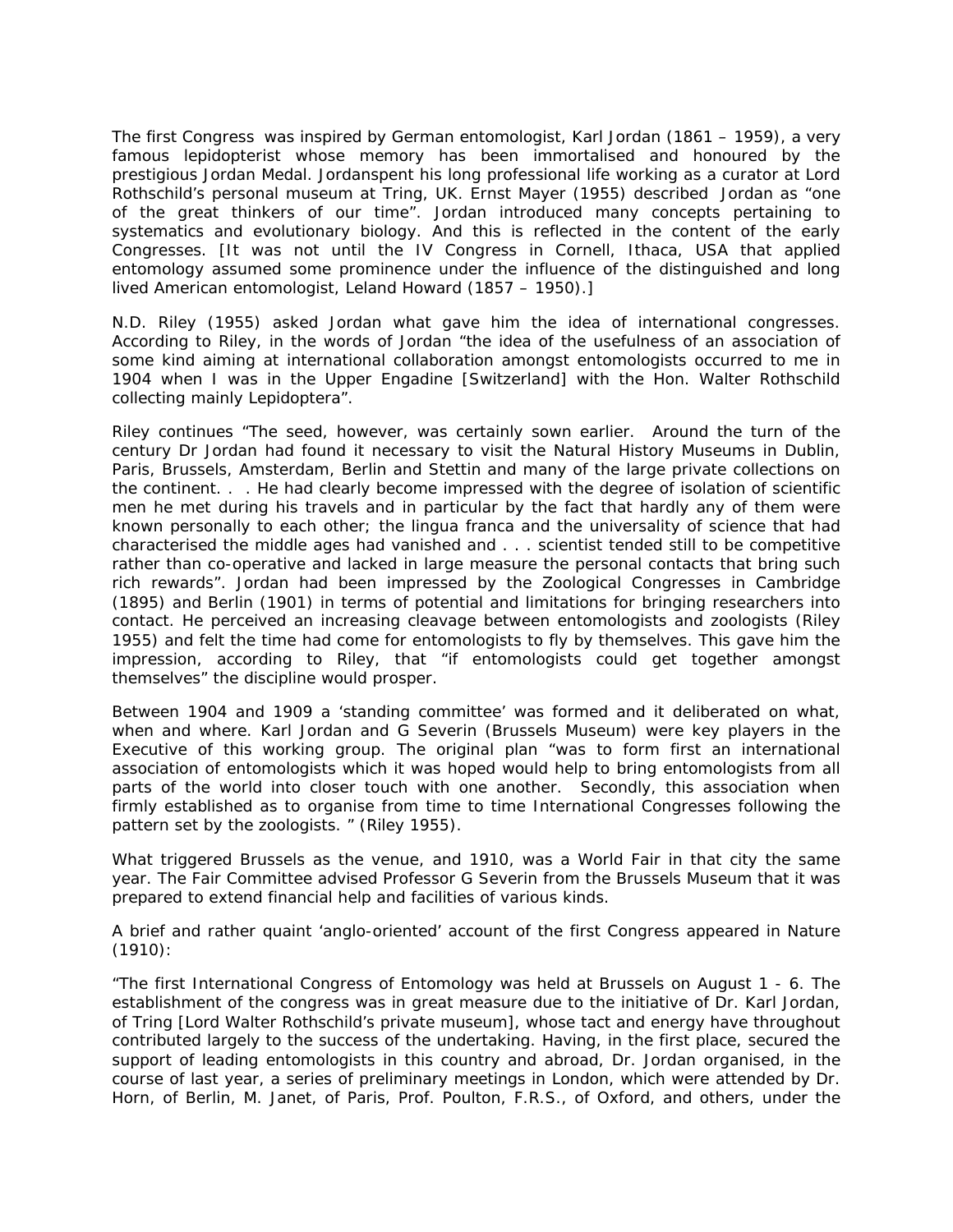*chairmanship of Dr. F. A. Dixey, F.R.S., president of the Entomological Society of London. At these meetings it was arranged that the first congress should be held at Brussels in 1910,*  and local secretaries were appointed to promote the interests of the movement in all *countries of the civilised world. So well did these representatives perform their part, that no fewer than 292 entomologists assembled in Brussels for the opening of the congress*."

The Congress dealt mainly with taxonomic, evolutionary and general biology topics and set the scene for the Sectional System which has characterised Congresses ever since.

The chief business of the final day, according to the Nature Report, "*consisted in the winding-up address of the president, Prof. Lameere, and the selection of Oxford as the scene of the next International Congress of Entomology, to be held in 1912 with Prof Poulton, FRS as president*."

The Nature article concluded on a parochial note: "*It is satisfactory to be able to record that, of the 292 members, 67 were representatives of the United Kingdom, its colonies and dependencies. The contributions made by our countrymen to the scientific work of the congress may fairly be said to have surpassed in extent and value those of any other nation – a fact which is of good augury for the future of entomologic research within the borders of the British Empire*."

It could be fairly said that German-born Karl Jordan, although he lived his long working life in the UK, retained a healthy international perspective and would not have endorsed the parochial sentiments of the Nature summary.

Indeed, according to Riley, in a "*final characteristic short speech concluding the [second Congress in Oxford 1912] Dr Jordan pointed out that, even if entomologists held differing and sometimes antagonistic theories, they all sought the hidden truths which the study of differences between species both illuminated and obscured, and that the making of friendships, as at Brussels and Oxford, could, and often did, provide agreeable opportunities for reconciling them.*" (Riley 1955). I'm sure Jordan would be able to make the same observation with all later Congresses of Entomology.

## **Some impacts of Congresses of Entomology**

Two instances can be cited to illustrate that Congresses of Entomology have had wider impacts. In addition to the two mentioned below, numerous other specialist groups meet either before, during or after International Congresses, taking advantage of like-minded colleagues being gathered at the one time and place.

#### *Establishment of CILB/IOBC*

The idea to create an international organisation on biological control

first emerged in 1948 at the VIII International Congress of Entomology in Stockholm, Sweden. During that Congress, 11 specialists on biological control met under the auspices of IUBS (International Union of Biological Sciences) and with financial support from UNESCO. They discussed possibilities to establish an organisation able to coordinate biological control activities on an international basis. Present at this meeting were M. André (France), A.S.Balachowsky (France), Ch. Ferrière (Switzerland), J. Ghesquière (Belgium, Congo), D.Miller (New Zealand); A.J. Nicholson (Australia), S. Novicky(Austria), L.O. Parker (USA), F.Silvestri (Italy);O.H.Träcardh (Sweden) and P. Vayssière (France, Secretary General of IUBS). Initially the organisation was called CILB (Commission Internationale de Lutte Biologique). This name was subsequently changed to IOBC (International Organisation for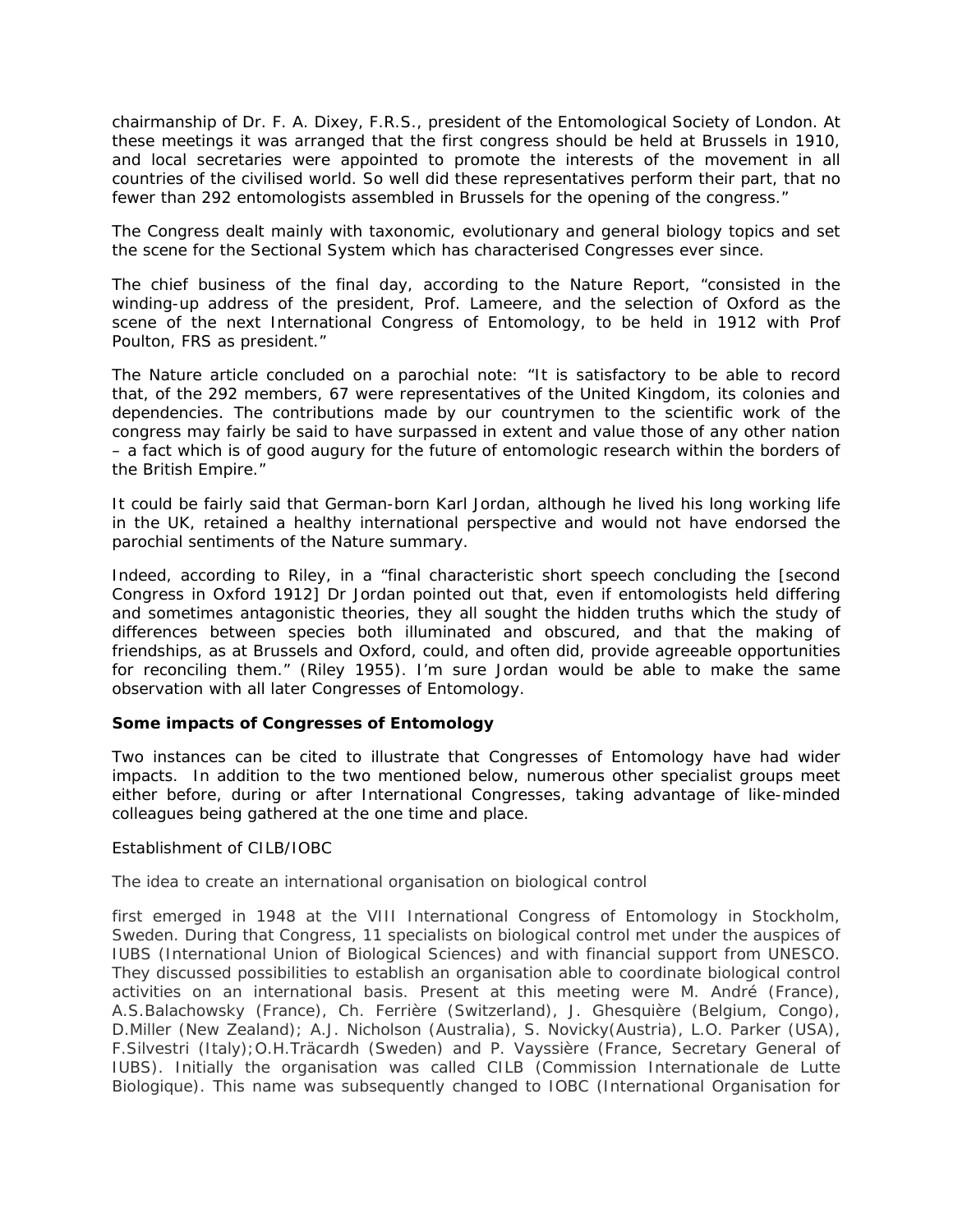Biological Control). A history of this important international group can be found in Boller (2005).

#### *International Congresses of Acarology*

According to Flechtmann (2010) the idea for the First International Congress of Acarology "*originated one evening during an informal discussion in the library of the Zoological Institute at the University of Vienna in August 1960. This simple beginning during the course of the XIth International Congress of Entomology in Vienna, Austria 1960 initiated the general plans. Subsequent discussions among those acarologists present resulted in the establishment of an organizing committee which was charged to consider the feasibility of an international meeting and to make positive arrangements*."

The first International Congress of Acarology was held in Fort Collins, Colorado, USA in September 1963; and the XIII Congress will be held in Recife, Brazil in August 2010. The history of International Congresses of Acarology is beautifully documented on their website. It provides an excellent model for the Council of Congresses of Entomology to follow.

#### **Documenting the History of Congresses of Entomology**

Thus, by 1912, the International Congresses of Entomology were well and truly launched following the successful first two Congresses. The history of Congresses until the mid 1950s has been comprehensively and authoritatively recounted by Riley (1955). However, no systematic documentation appears to have been prepared subsequently. **This author is prepared to work to that end and would welcome any information about each Congress especially since the IX Congress in Amsterdam, 1951.** Information could be provided to **maxwhi@aapt.net.au**

Attempts will be made to document the interesting history of previous Congresses in the form of a series of articles which will be posted to the Daegu Congress website in the lead up to the 2012 Congress. It is envisaged that this living history will be retained on the Council website, or transferred to the websites of future Congresses of Entomology. **Entomologists are invited to make individual contributions on any aspect of previous congresses so that** we preserve and acknowledge the rich history behind the International Congresses of Entomology

## **References:**

Anon (1910). The First International Congress of Entomology. Nature, Vol 84 No. 2129: pp 214 – 215. 18 August 1910.

Flechtmann, C.H.W. (2010) Historical Note on theInternational Congresses of Acarology. http://www.cenargen.embrapa.br/ica13/icahistory.php

Riley, N. D. (1955). Karl Jordan and the International Congresses of Entomology. *Trans. R. ent. Soc. Lond.* Vol 107: pp 15 – 24

Riley, N.D. Heinrich Ernst Karl Jordan, 1861 – 1959. Biogr. Mems Fell. R. Soc. November 1, 1960 6:106-133.

Rothschild, Miriam (1983). Dear Lord Rothschild: Birds, Butterflies & History. Hutchinson London. pp 398.